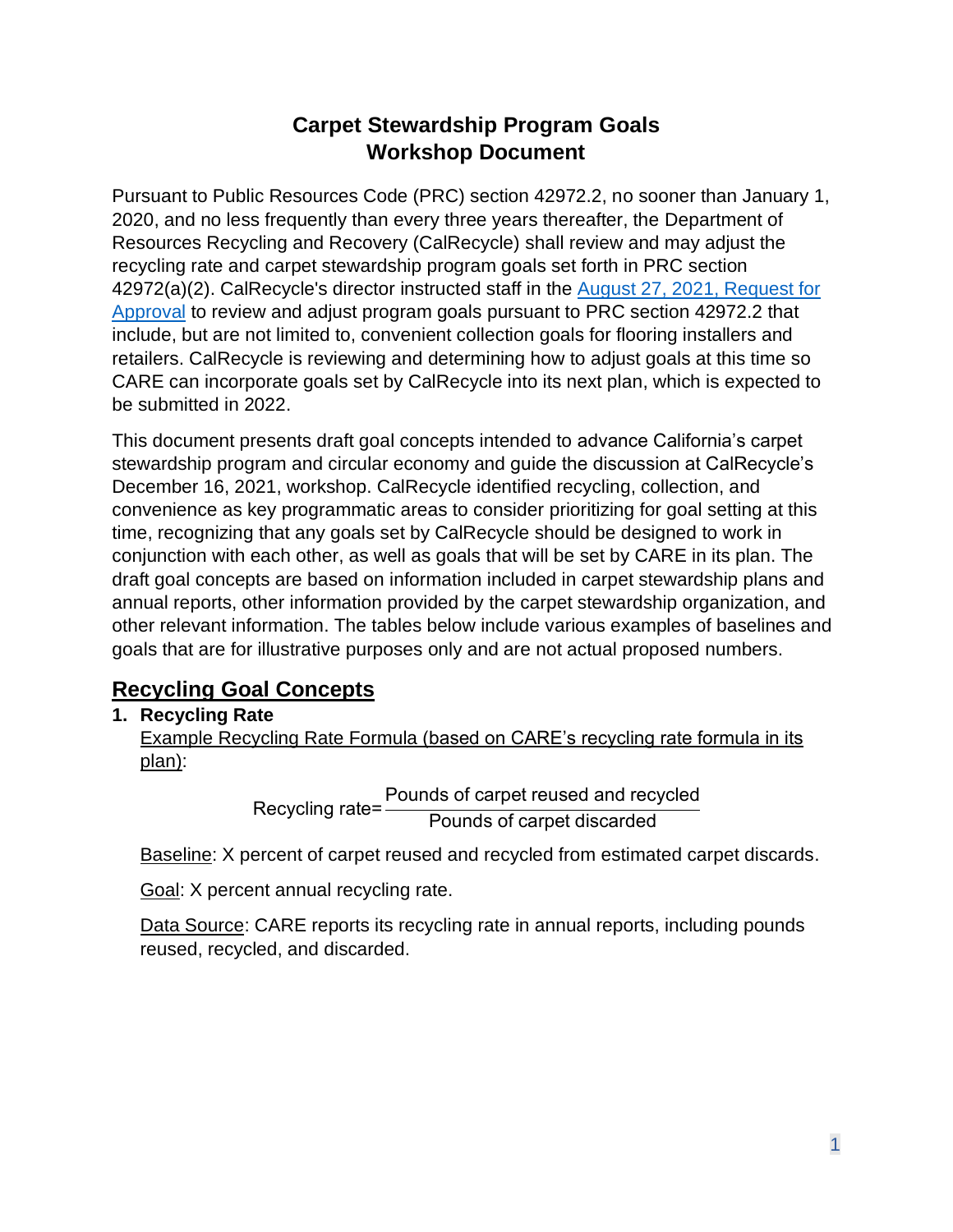| <b>Metric</b>                                         | <b>Baseline</b> | 2023<br>Goal | 2024<br>Goal | 2025<br>Goal | 2026<br>Goal | 2027<br>Goal |
|-------------------------------------------------------|-----------------|--------------|--------------|--------------|--------------|--------------|
| <b>Recycling Rate</b><br>1.7                          | 20.9%           | 26%          | 28%          | 30%          | 32%          | 34%          |
| 2. Recycling Rate                                     | 24%             | 27%          | 28%          | 29%          | 30%          | 31%          |
| <b>Other</b><br>3.<br><b>Recycling Rate</b><br>Ideas? |                 |              |              |              |              |              |

**Table 1. Examples of Recycling Rate Baseline and Goals**

*Note: Baselines and goals in table are for illustrative purposes only. Workshop participants are welcome to propose options not included in the table.*

### **Questions**

- What is an appropriate baseline?
- Should we continue to calculate the recycling rate using the existing equation, or is there a better method?
- If the goal increases each year, what annual percentage increases are reasonable and appropriate?
- CalRecycle would like to establish meaningful goals that are flexible and account for changes in the market. Should CalRecycle consider a recycling rate goal for CARE to achieve by 2027 instead of annual recycling rate goals?
- Should a weight-based recycling goal be considered in addition to or instead of a recycling rate?
	- o If a weight-based goal is used, how should CalRecycle accommodate for increases or decreases in carpet sales?
- Are there limitations of the example recycling rate goals that warrant a different approach?
- Is there another type of goal with available data sources that could more effectively assess the program's rate of recycling?

## **2. Recycling Efficiency Rate**

Example Recycling Efficiency Rate Formula (based on CARE's yield formula in its plan):

> Recycling efficiency rate= Pounds of carpet reused and recycled Pounds of carpet collected by the program

Baseline: X percent of carpet reused and recycled from collected carpet.

Goal: X percent annual recycling efficiency rate.

Data Source: CARE reports its recycling efficiency rate in annual reports, including pounds reused, recycled, and collected.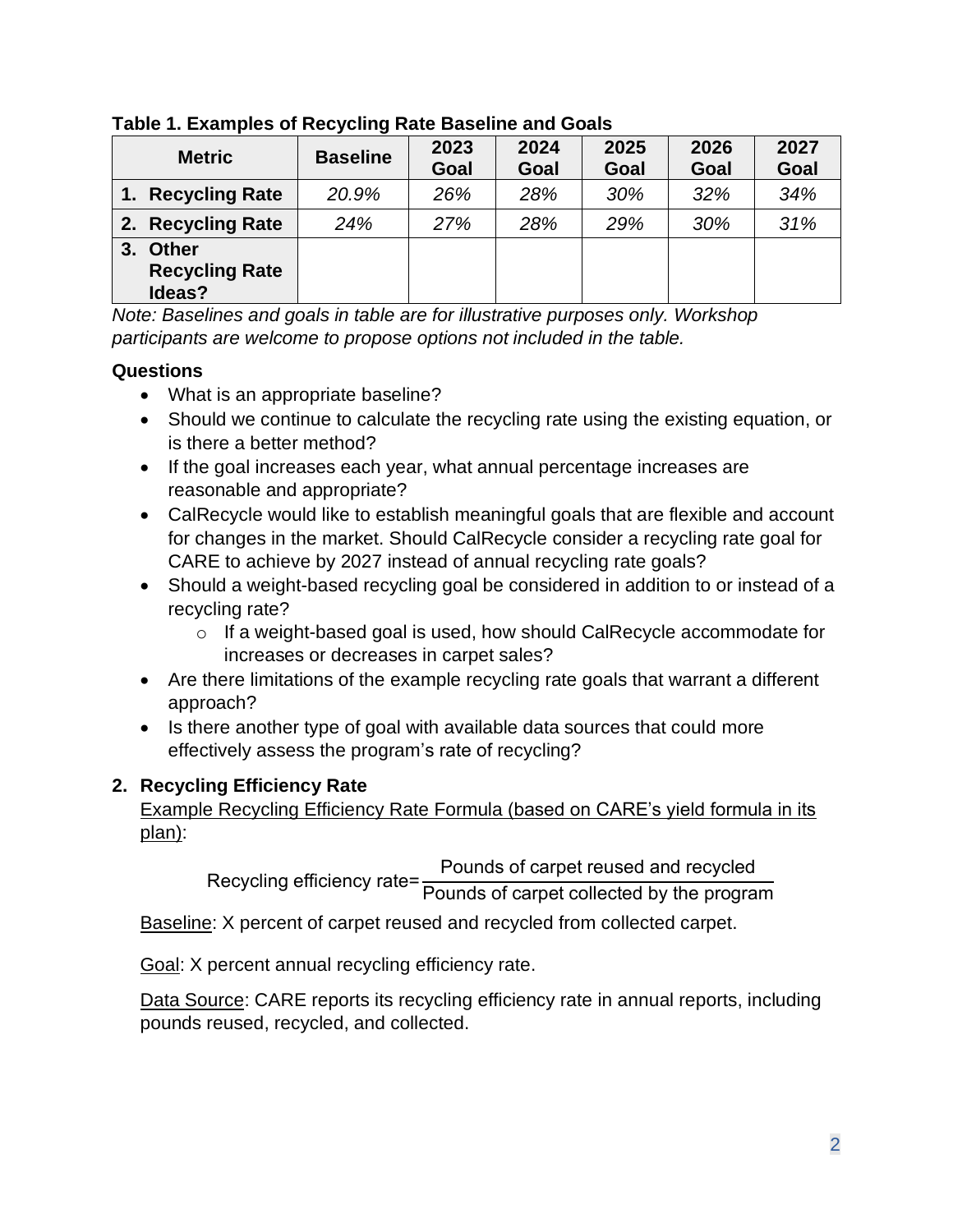| <b>Metric</b>                                                              | <b>Baseline</b> | 2023<br>Goal | 2024<br>Goal | 2025<br>Goal | 2026<br>Goal | 2027<br>Goal |
|----------------------------------------------------------------------------|-----------------|--------------|--------------|--------------|--------------|--------------|
| 1.7<br><b>Recycling</b><br><b>Efficiency Rate</b>                          | 65%             | 65%          | 65%          | 65%          | 65%          | 65%          |
| 2. Recycling<br><b>Efficiency Rate</b>                                     | 68%             | 69%          | 70%          | 71%          | 72%          | 73%          |
| 3. Recycling<br><b>Efficiency Rate</b>                                     | 68%             | N/A          | N/A          | N/A          | N/A          | 75%          |
| <b>Other</b><br>4.<br><b>Recycling</b><br><b>Efficiency Rate</b><br>Ideas? |                 |              |              |              |              |              |

### **Table 2. Examples of Recycling Efficiency Rate Baseline and Goals**

*Note: Baselines and goals in table are for illustrative purposes only. Workshop participants are welcome to propose options not included in the table.*

### **Questions**

- What is an appropriate baseline?
- Should the goal remain constant or increase over time?
- Should CalRecycle set separate recycling efficiency rate goals for broadloom carpet and carpet tile?
- Are there limitations of the example recycling efficiency goals that warrant a different approach?
- Would increases in the recycling efficiency rate indicate increases in the program's contribution to a circular economy?
- Is there another type of goal, with available data sources, that could more effectively assess how efficiently carpet is recycled through the program?

# **Collection Goal Concepts**

## **1. Collection Rate**

Example Collection Rate Formula (based on CARE's reported annual gross collections and discards formula in its plan):

> Collection rate= Pounds of carpet collected by the program Pounds of carpet discarded

Baseline: X percent of carpet collected from estimated carpet discards.

Goal: X percent annual collection rate.

Data Sources: Staff calculated the baseline using information in CARE's 2020 Annual Report. CARE reports its collection rate in annual reports, including pounds collected and discarded.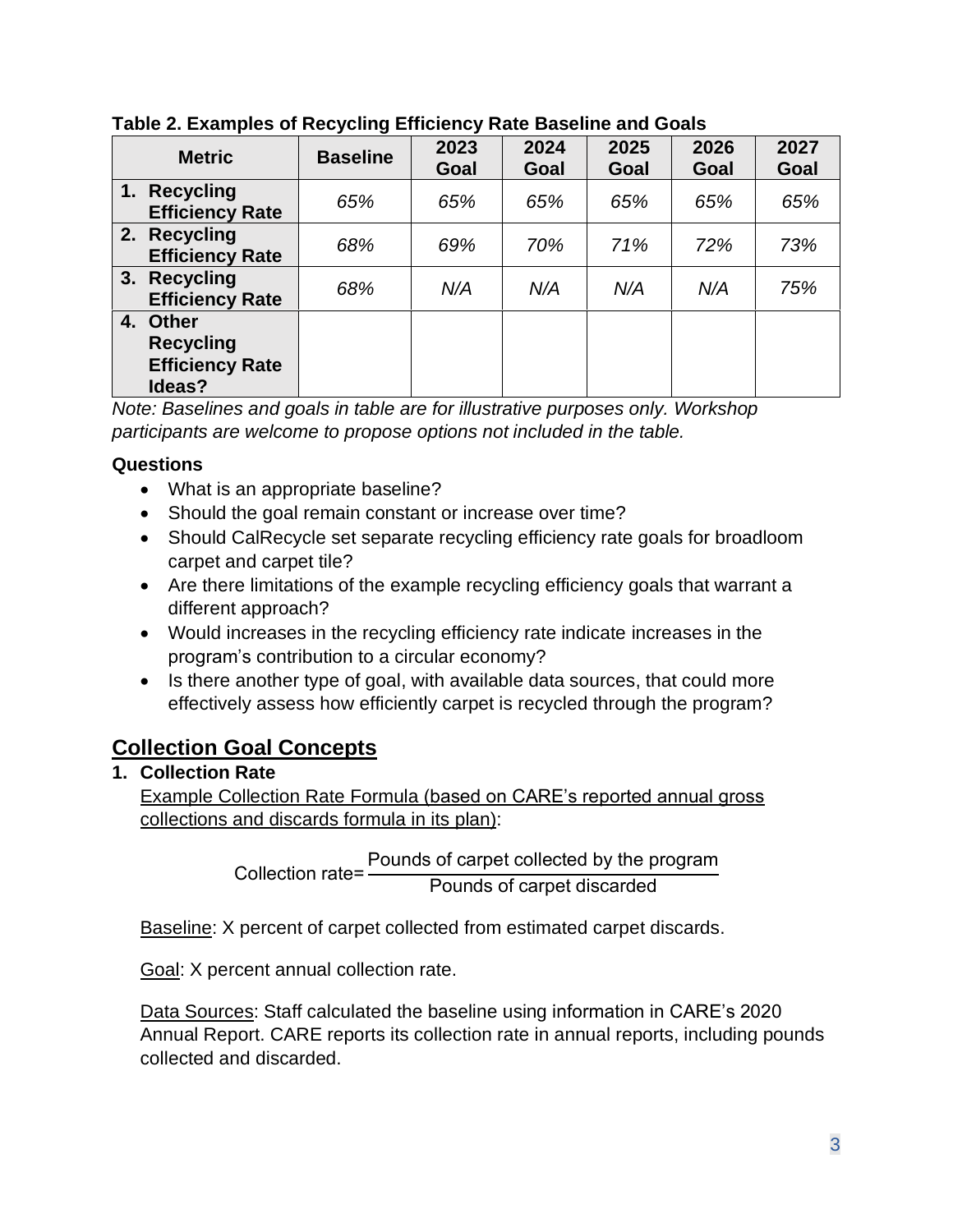| <b>Metric</b>                                   | <b>Baseline</b> | 2023<br>Goal | 2024<br>Goal | 2025<br>Goal | 2026<br>Goal | 2027<br>Goal |
|-------------------------------------------------|-----------------|--------------|--------------|--------------|--------------|--------------|
| 1. Collection<br>Rate                           | 31%             | 32%          | 33%          | 34%          | 35%          | 36%          |
| 2. Collection<br>Rate                           | 31%             | 33%          | 35%          | 37%          | 39%          | 41%          |
| 3. Collection<br>Rate                           | 31%             | 34%          | 34%          | 34%          | 34%          | 34%          |
| 4. Other<br><b>Collection</b><br>Rate<br>Ideas? |                 |              |              |              |              |              |

**Table 3. Examples of Collection Rate Baseline and Goals**

*Note: Baselines and goals in table are for illustrative purposes only. Workshop participants are welcome to propose options not included in the table.*

### **Questions**

- What is an appropriate baseline?
- Should the goal remain constant or increase over time? What annual percentage increases are reasonable and appropriate?
- Should CalRecycle set a collection goal for CARE to achieve by 2027 instead of annual collection goals?
- Should a weight-based collection goal be considered in addition to or instead of a collection rate?
	- o If a weight-based goal is used, how should CalRecycle account for increases or decreases in carpet sales?
- Are there limitations of the example collection goals that warrant a different approach?
- Is there another type of goal, with available data sources, that could more effectively assess the performance of the program at collecting carpet?

# **Collection Convenience Goal Concepts**

### **Examples of Consumer Convenience Goals:**

**1. Consumer Access to Drop-off Sites in Each County (modification from CARE's convenience goal in its plan)**

Baseline: X counties out of 58.

Goal: One public drop-off site per X residents in each county, with a minimum of one public drop-off site per county.

Data Source: Staff calculated the baseline using information in CARE's 2020 Annual Report and using 2021 population data from the Department of Finance. If CalRecycle established this collection convenience goal concept, CARE would need to start reporting data in its annual reports.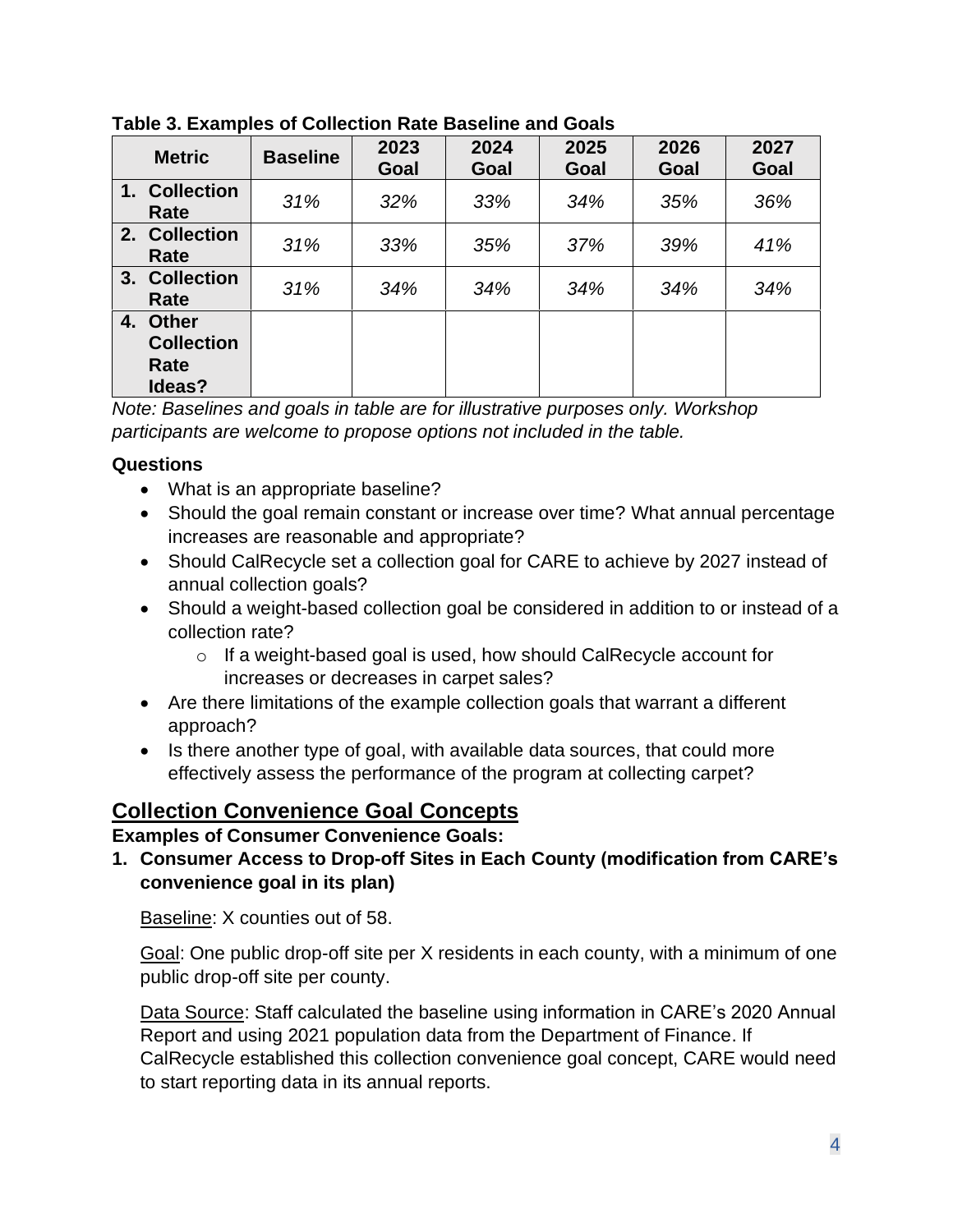Draft definition of public drop-off site: a collection site that is part of CARE's program and is open to any member of the public.

| <b>Metric</b> |                                                                                              | <b>Baseline</b>          | 2023        | 2024        | 2025        | 2026        | 2027        |
|---------------|----------------------------------------------------------------------------------------------|--------------------------|-------------|-------------|-------------|-------------|-------------|
|               |                                                                                              |                          | Goal        | Goal        | Goal        | Goal        | Goal        |
|               | 1. One public drop-                                                                          |                          | One per     | One per     | One per     | One per     | One per     |
|               | off site per                                                                                 |                          | 500,000     | 500,000     | 500,000     | 500,000     | 500,000     |
|               | 500,000 residents                                                                            | 46 out of<br>58 counties | residents   | residents   | residents   | residents   | residents   |
|               | in each county                                                                               |                          | in each     | in each     | in each     | in each     | in each     |
|               | (minimum of one                                                                              |                          | county (at  | county (at  | county (at  | county (at  | county (at  |
|               | public drop-off                                                                              |                          | least one   | least one   | least one   | least one   | least one   |
|               | site per county)                                                                             |                          | per county) | per county) | per county) | per county) | per county) |
|               | 2. One public drop-                                                                          |                          | One site    | One site    | One site    | One site    | One site    |
|               | off site per X<br>residents in each<br>county (minimum<br>of one public<br>drop-off site per | All 58                   | per         | per         | per         | per         | per         |
|               |                                                                                              | counties                 | 500,000     | 490,000     | 480,000     | 470,000     | 460,000     |
|               |                                                                                              | with a                   | residents   | residents   | residents   | residents   | residents   |
|               |                                                                                              | minimum of               | in each     | in each     | in each     | in each     | in each     |
|               |                                                                                              | one site                 | county (at  | county (at  | county (at  | county (at  | county (at  |
|               | county)                                                                                      | per county               | least one   | least one   | least one   | least one   | least one   |
|               |                                                                                              |                          | per county) | per county) | per county) | per county) | per county) |
|               | 3. Other Consumer                                                                            |                          |             |             |             |             |             |
|               | <b>Access Goal</b><br>Ideas?                                                                 |                          |             |             |             |             |             |

## **Table 4. Examples of Consumer Access Baseline and Goals**

*Note: Baselines and goals in table are for illustrative purposes only. Workshop participants are welcome to propose options not included in the table.*

## **Questions**

- What is an appropriate baseline?
- Should there be exceptions for counties that request a site in another county or have a low population (e.g., a site in El Dorado County currently counts for Alpine County)?
- What is an appropriate population increment?
- Should the population increment remain constant (e.g., per X residents 2023 to 2027), decrease annually (e.g., per 500,000 in 2023, decrease 10,000 people annually to per 460,000 people in 2027), or should there be a goal only for 2027 to allow time to work toward achievement (e.g., one site per X residents in each county by the end of 2027)?
- Are different goals needed for rural and urban counties?
- How should "public drop-off site" be defined? E.g., Should there be a minimum number of days or hours that a site must be open to the public to be counted as a public drop-off site?
- Should the goal consider the number of carpet retailers or carpet sales per county instead of the number of residents? If so, what data source(s) are available?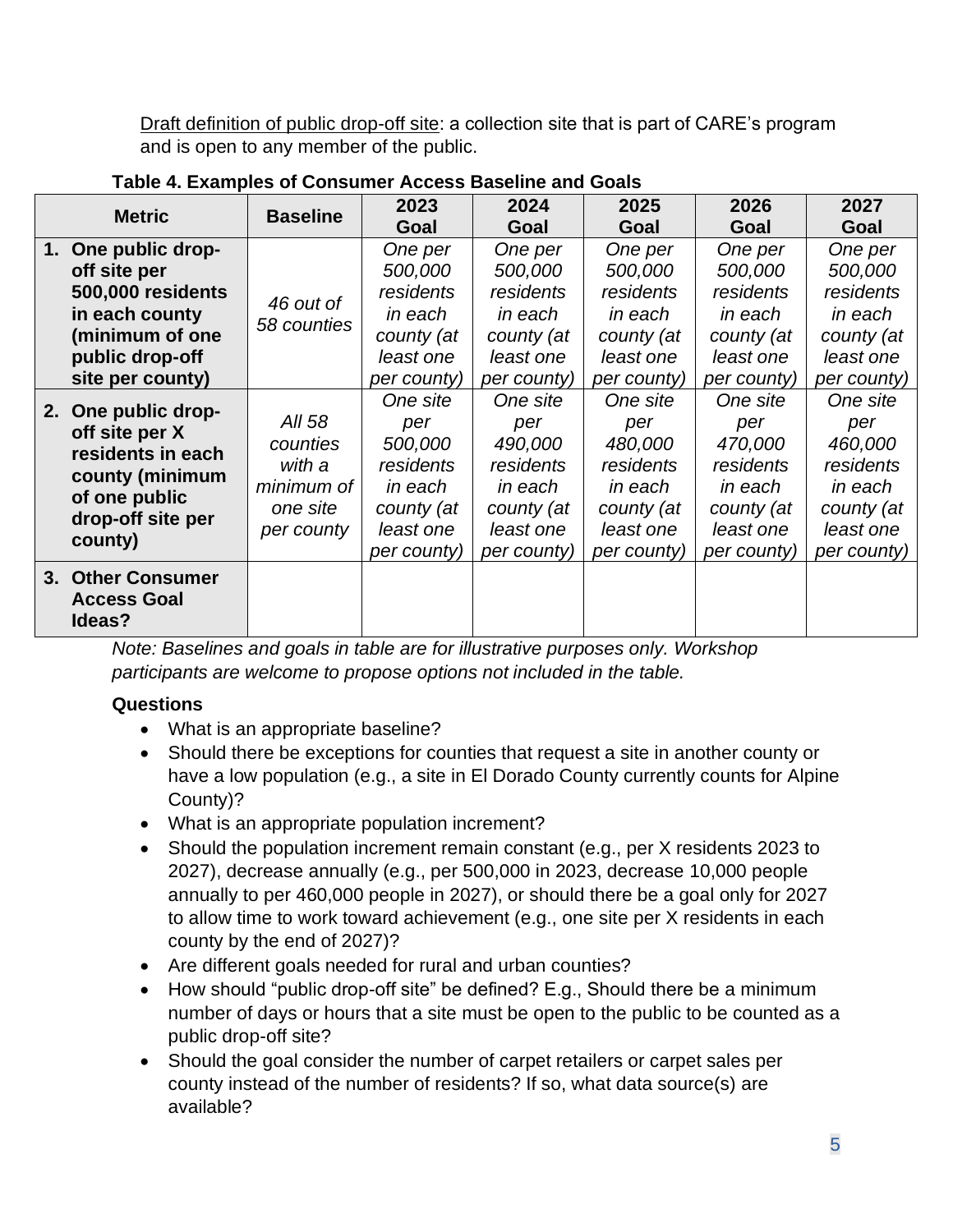- Are there limitations of the example consumer access goals that warrant a different approach?
- Is there another type of goal with available data sources that could more effectively assess how convenient it is for consumers to access the program?

### **2. Consumer Proximity to Drop-off Sites (CARE does not have a similar goal in its plan)**

Baseline: X percent of residents lived within X miles of a public drop-off site.

Goal: X percent of residents within X miles of a public drop-off site.

Data Source: Cascadia's Convenient Collection Study reported that 63 percent of residents lived within 10 miles of a public drop-off site and 89 percent of residents lived within 20 miles of a public drop-off site in 2019. If CalRecycle established this collection convenience goal concept, CARE would need to start reporting data in its annual reports.

| <b>Metric</b>                                                                        | <b>Baseline</b> | 2023<br>Goal | 2024<br>Goal | 2025<br>Goal | 2026<br>Goal | 2027<br>Goal |
|--------------------------------------------------------------------------------------|-----------------|--------------|--------------|--------------|--------------|--------------|
| 1. Percentage<br>of residents<br>within 20<br>miles of a<br>public drop-<br>off site | 89%             | 90%          | 91%          | 92%          | 93%          | 94%          |
| 2. Percentage<br>of residents<br>within 10<br>miles of a<br>public drop-<br>off site | 63%             | 65%          | 67%          | 69%          | 71%          | 73%          |
| 3. Other<br><b>Consumer</b><br><b>Proximity</b><br><b>Goal Ideas?</b>                |                 |              |              |              |              |              |

**Table 5. Examples of Consumer Proximity Baseline and Goals**

*Note: Baselines and goals in table are for illustrative purposes only. Workshop participants are welcome to propose options not included in the table.*

### **Questions**

- What is an appropriate baseline?
- Is 10 or 20 miles an appropriate distance? Should another distance be considered (e.g., 15 miles, similar to mattress and paint programs)?
- Should the goal increase annually, or should there only be a five-year goal to allow time to work toward achievement?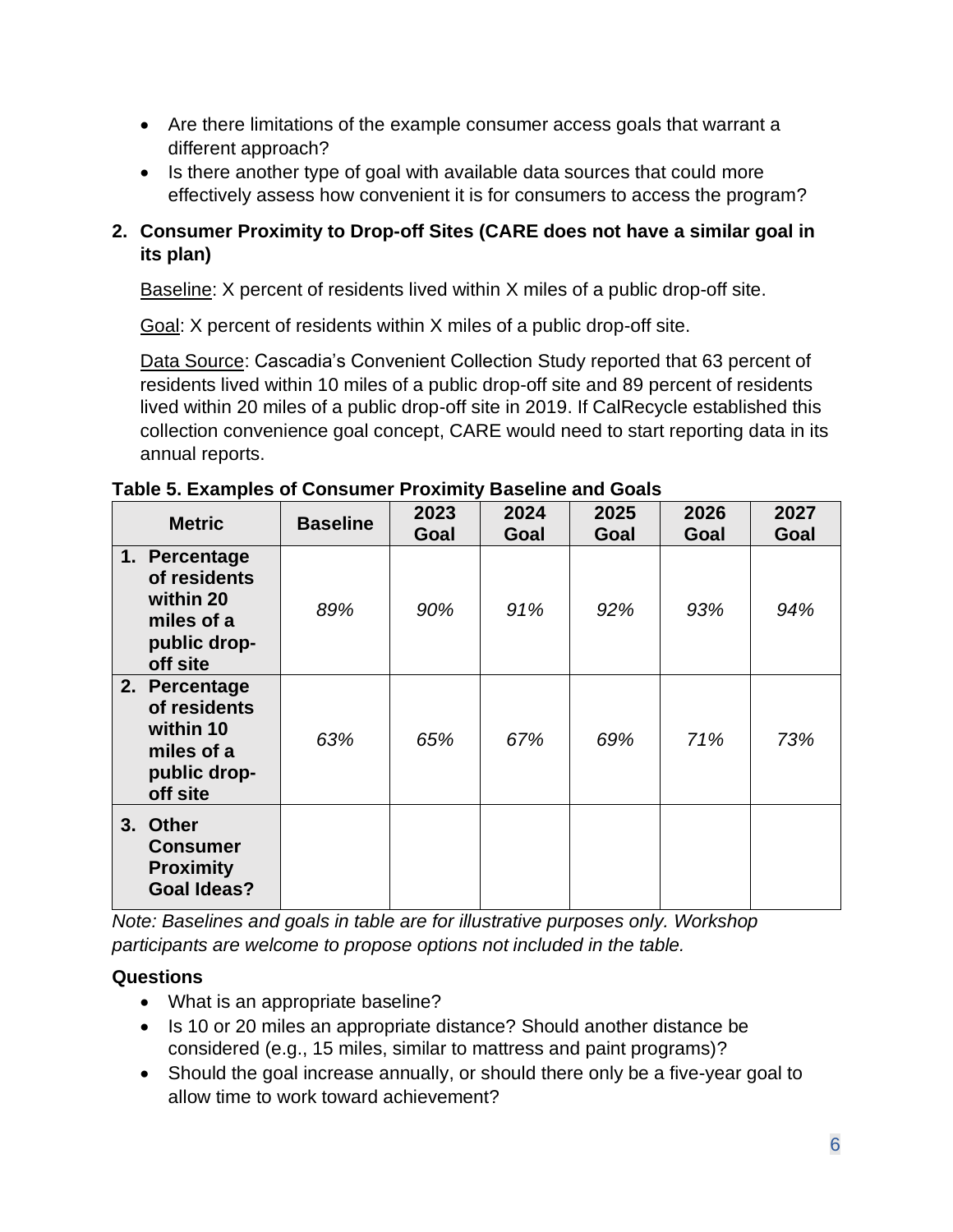- Are there limitations of the example consumer proximity goals that warrant a different approach?
- Is there another type of goal with available data sources that could more effectively assess how convenient it is for consumers to access the program?

## **Example of Flooring Professional Convenience Goals:**

**1. Flooring Professionals Proximity to Drop-off Sites (CARE does not have a similar goal in its plan)** 

Baseline: X percent of residents lived within X miles of a location that accepts carpet from all flooring professionals.

Goal: X percent of residents within X miles of a location that accepts carpet from all flooring professionals. Note: a retail collection location or regional distribution center that only accepts carpet from installers it works with would not count.

Data Source: Cascadia's Convenient Collection Study reported that 63 percent of residents lived within 10 miles of a public drop-off site and 89 percent of residents lived within 20 miles of a public drop-off site in 2019 (not including alternative sites, such as regional distribution centers or supply houses). If CalRecycle established this collection convenience goal concept, CARE would need to start reporting data in its annual reports.

Draft definition of flooring professionals: hard or soft surface installers that tear out postconsumer carpet and hard or soft surface retailers and wholesalers that work with installers that tear out postconsumer carpet in California.

| <b>Metric</b>                                                                                                               | <b>Baseline</b> | 2023<br>Goal | 2024<br>Goal | 2025<br>Goal | 2026<br>Goal | 2027<br>Goal |
|-----------------------------------------------------------------------------------------------------------------------------|-----------------|--------------|--------------|--------------|--------------|--------------|
| 1. Percentage of<br>residents within 20<br>miles of a location<br>that accepts carpet<br>from all flooring<br>professionals | About<br>89%    | 90%          | 91%          | $92\%$       | 93%          | 94%          |
| 2. Percentage of<br>residents within 10<br>miles of a location<br>that accepts carpet<br>from all flooring<br>professionals | About<br>63%    | 65%          | 67%          | 69%          | 71%          | 73%          |
| 3. Other Flooring<br><b>Professional</b><br><b>Proximity Goal Ideas?</b>                                                    |                 |              |              |              |              |              |

### **Table 6. Examples of Flooring Professional Convenience Baseline and Goals**

*Note: Baselines and goals in table are for illustrative purposes only. Workshop participants are welcome to propose options not included in the table.*